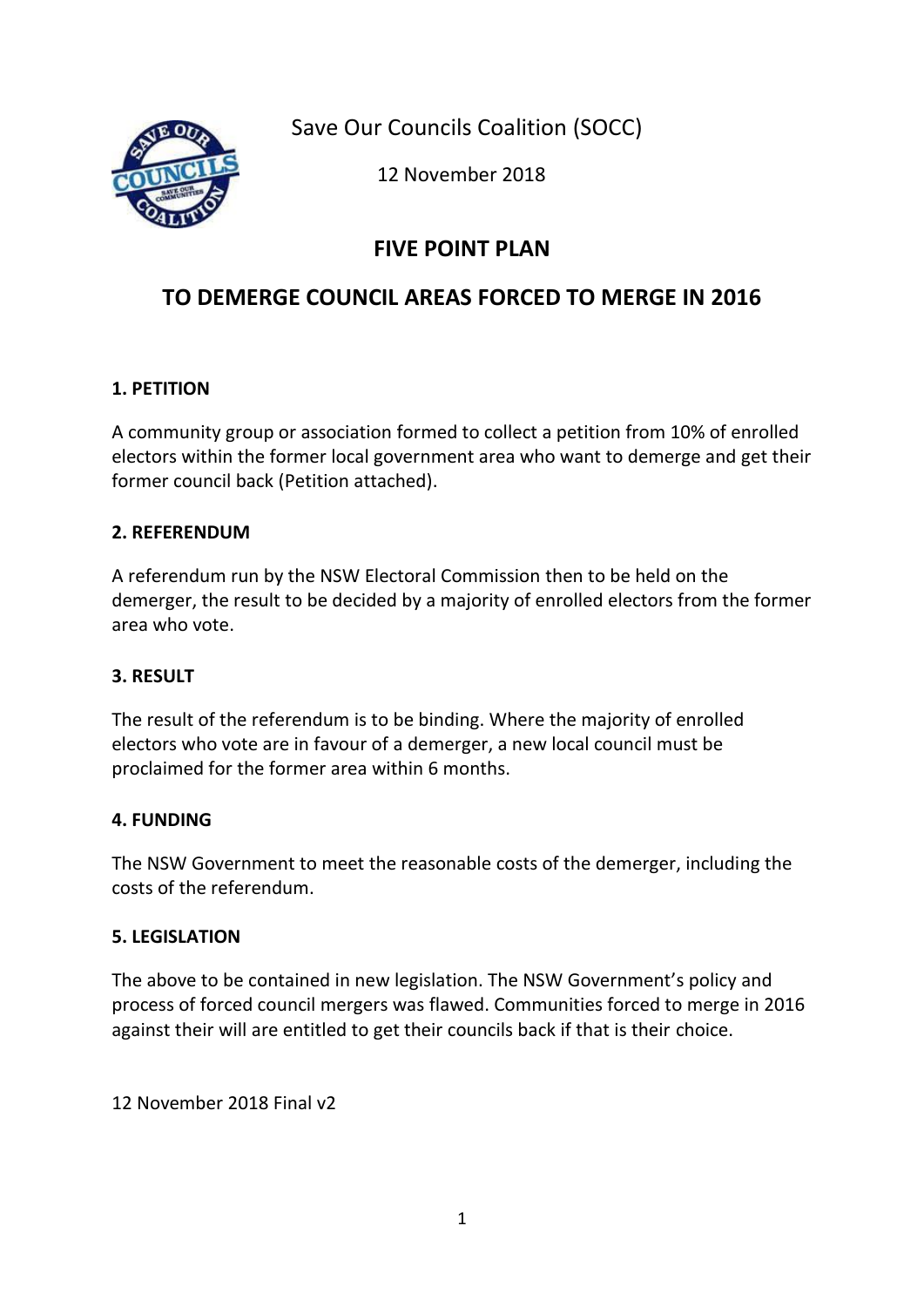Save Our Councils Coalition (SOCC)



12 November 2018

## **NEW LEGISLATION REQUIRED TO DEMERGE COUNCIL AREAS FORCED TO MERGE IN 2016 AND FOR ANY FUTURE COUNCIL MERGER PROPOSAL**

### **1. NO FORCED AMALGAMATIONS**

Local communities seek new legislation that guarantees their democratic right to a binding referendum on any proposed boundary change or merger of their local council area, together with fair and just provisions in the legislation supportive of local communities.

### **2. NSW GOVERNMENTS FLAWED POLICY AND PROCESS**

The NSW Government policy that forced council mergers in 2016, was and remains deeply flawed and strongly opposed by communities. The process used, with no referendum and no transparency on financial information, has been admitted by the Government as defective and has been so found by the courts. Communities who have had their elected councils forcibly taken from them are entitled to get them back if they wish.

#### **3. FORCED COUNCIL MERGERS HAVE FAILED**

Those local communities whose councils were forcibly merged into larger bureaucratic entities in 2016 have suffered a significant loss in their representation and in their identity, local services have deteriorated, and financially the Government still refuses to release the full KPMG report that it said was the basis of its case.

#### **4. FIVE POINT PLAN RE 2016 FORCED MERGERS**

The Five Point Plan to allow local communities to get their council back requires a petition of 10% of enrolled voters in the former council area, a binding referendum, a majority of those voting to be in favour, funding by the Government and appropriate legislation (See attached Five Point Plan to Demerge and the Petition).

### **5. FUTURE BOUNDARY CHANGES OR MERGERS**

Legislation for any proposed future boundary change or merger of a local council area requires an examination and an approval by a qualified body truly independent of government. This body to consider relevant matters for each affected area, including level of representation, identity and sense of belonging, community wishes and concerns, and financial and sustainability issues. In addition, for the proposal to succeed it must legally have majority support of the local community by way of a binding referendum for each affected area.